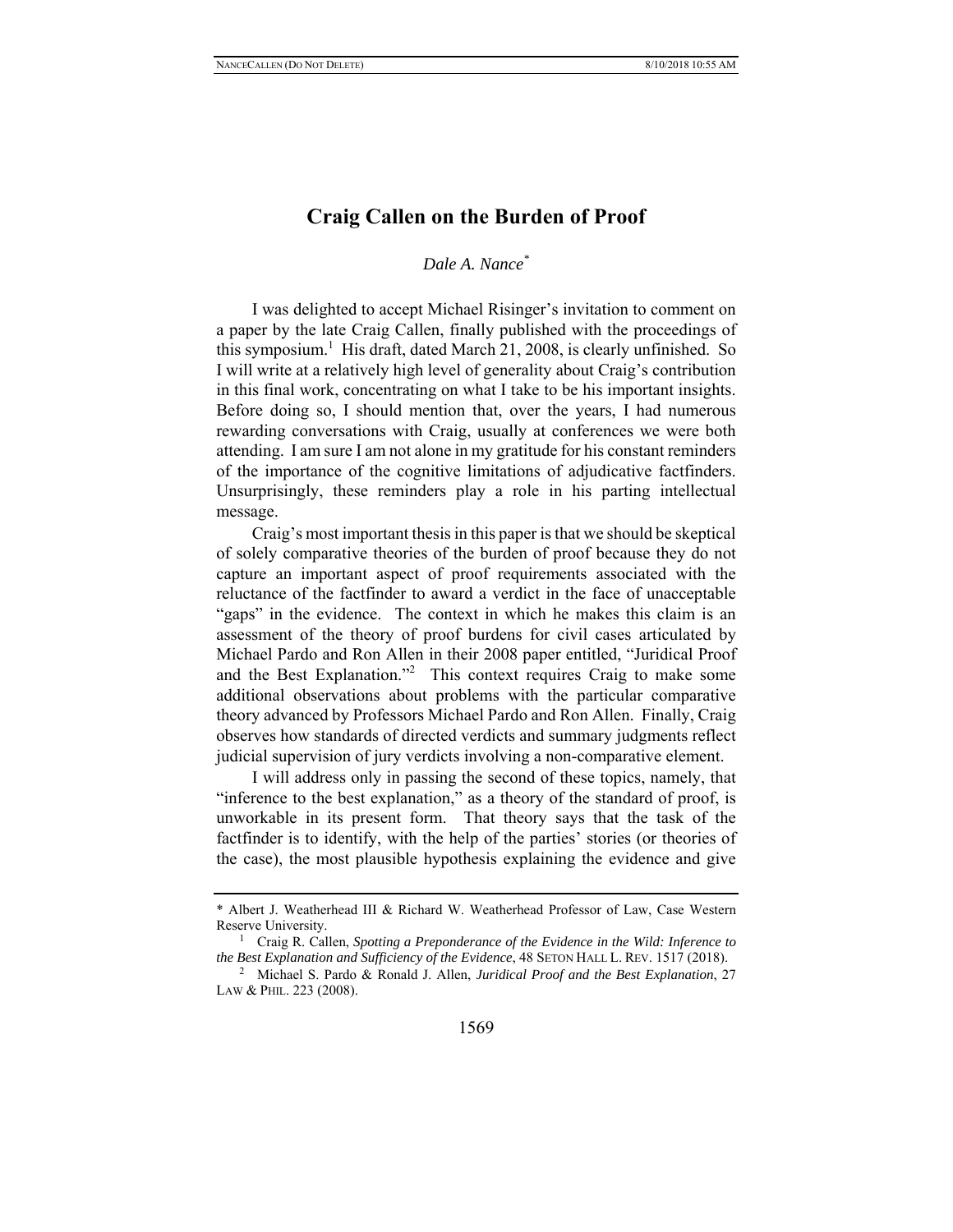verdict for the plaintiff, if and only if, that most plausible explanation satisfies or instantiates the elements of the plaintiff's cause of action.<sup>3</sup> I have addressed this theory elsewhere,<sup>4</sup> and in the end I think it is largely a distraction from Craig's main thesis, which applies to all comparative theories of the standards of proof and, in fact, to many that are not comparative. But to explain this point, it is useful to be a bit clearer than most previous discussions have been about the meaning of a "comparative" standard of proof, for this terminology appears regularly in the literature without being clearly defined.

By one conception, a comparative standard of proof is any standard of proof that requires (only) a comparison of some quantity or quality derived from the evidence and allocated to the plaintiff to a quantity or quality similarly derived and allocated to the defendant. By this conception, the conventional probabilistic theory of the civil standard of proof, that a verdict should be awarded the plaintiff, if and only if, the probability that the true facts instantiate the plaintiff's claimed cause of action is true exceeds 0.5, seems non-comparative. I say it "seems" non-comparative because that standard is equivalent to the theory that a plaintiff's verdict is appropriate if and only if the probability that the facts instantiates the plaintiff's claimed cause of action is greater than the probability that they instantiate the defendant's claim that the plaintiff's claim is false. Stated this way, the conventional probabilistic theory is also comparative in this sense. Indeed, the probabilistic articulation of other standards of proof are also comparative in this sense, although they must introduce a number, as in the assessment that "instantiation of the plaintiff's cause of action is at least three time more probable than instantiation of the defendant's denial of that cause of action."5

This is close to what Craig had in mind by "comparative," but it is not quite the same. Yet another conception, which is what I think Craig had in mind, is that a standard of proof is comparative when it involves (only) the comparison of some quantity or quality derived from the evidence and allocated to the plaintiff's specific theory of the case with a similar quantity or quality derived and allocated to the defendant's specific theory of the case. In this sense, the conventional probabilistic theory is not comparative, whereas Craig seems to regard Pardo and Allen's theory as comparative.

 $3$  Here and throughout, I simplify the discussion by assuming a single asserted cause of action with no formal affirmative defenses. 4

*See* DALE A. NANCE, THE BURDENS OF PROOF: DISCRIMINATORY POWER, WEIGHT OF EVIDENCE, AND TENACITY OF BELIEF 73-84 (2016).

 $5$  For example, if the criterion for decision is that the probability of the claim being true must exceed 0.75, then this is equivalent to saying that the probability that the claim is true must be greater than 3 times the probability that the claim is false. Thus, under yet another conception of "comparative" standards—viz., that the standard does not incorporate any quantification—any use of a number—these higher standards are non-comparative.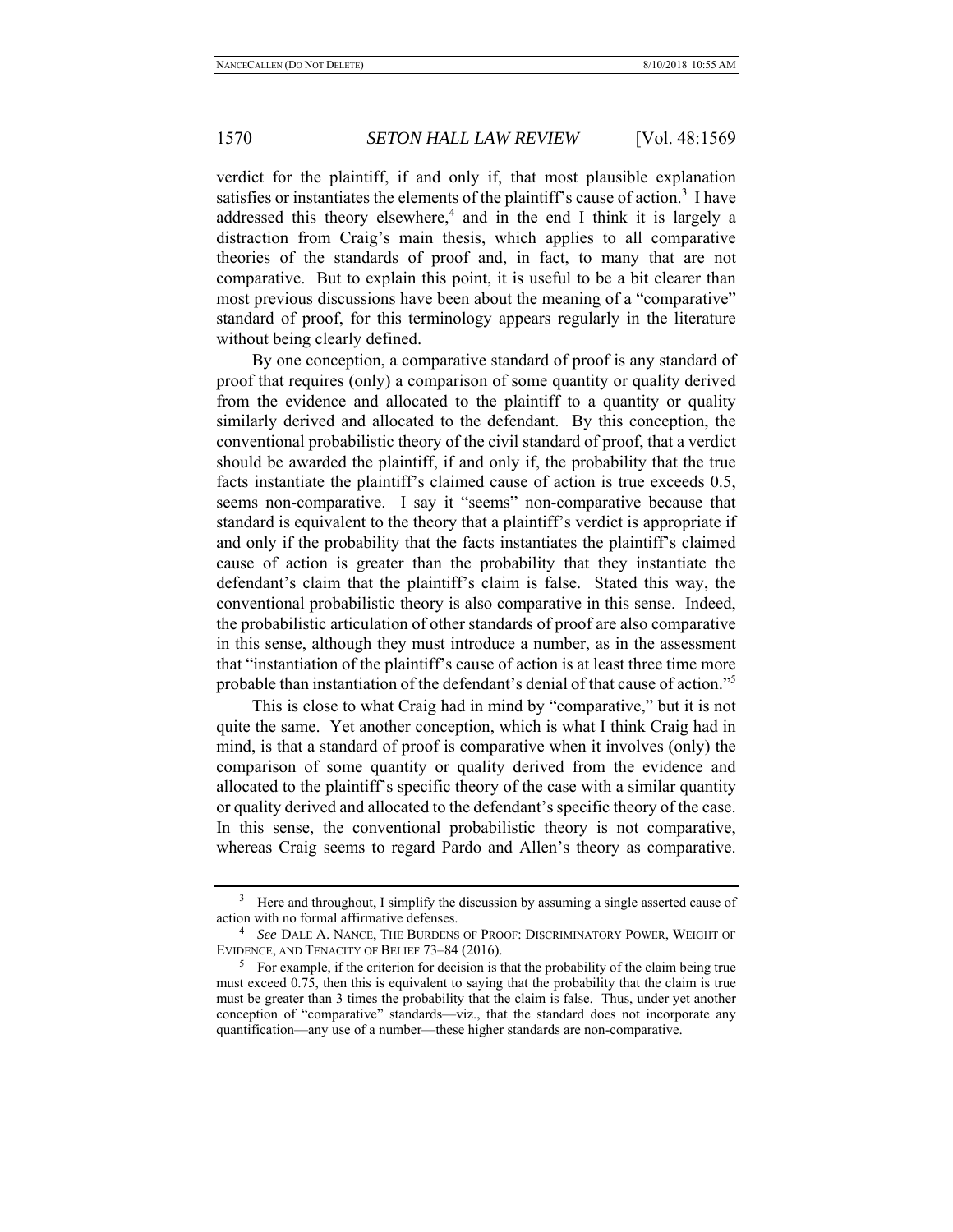True, Professor Allen's original relative plausibility theory, which would prescribe a verdict for the plaintiff, if and only if, the plaintiff's theory of the case is more plausible than the defendant's, is comparative in this sense.<sup>6</sup> But this feature was lost when Allen accepted the importance of recognizing that the factfinder considers, and must be allowed to consider, theories of the case that neither party has asserted.<sup>7</sup> Given that concession, the Pardo and Allen theory remains comparative in the first sense articulated above, however, because the best available explanation will favor one side and, a fortiori, it must be a better explanation than the best explanation the factfinder can discern that favors the other side. So their theory could be stated as requiring the factfinder to compare the best discernible explanation favoring the plaintiff (whether or not specifically advanced by the plaintiff) to the best discernible explanation favoring the defendant (whether or not specifically advanced by the defendant).

With these clarifications in mind, consider Craig's theory articulating the burden of persuasion in a civil case:

[T]he preponderance of the evidence standard for proof of element *E* requires that the fact finder conclude that (i) *E* is more likely than not-*E*, given the evidence in the record and the stories or explanations the fact finder is considering, and (ii) the possible disutility of finding *E* in the absence of further information or explanation does not warrant reliance on the default rule by finding for the party that does not have the burden.<sup>8</sup>

The first prong of this test reflects Craig's rejection of the relative plausibility idea, which he articulates in the context of an example given by Pardo and Allen:

Hypothesizing a situation in which the trier believes the probability of the plaintiff's case is .4 and the defendant has two

<sup>6</sup> *See* Ronald J. Allen, *A Reconceptualization of Civil Trials*, 66 B.U. L. REV. 401 (1986).

*See* NANCE, *supra* note 4, at 78–79.

<sup>8</sup> Callen, *supra* note 1, at 1564 (citing Craig R. Callen, *Kicking Rocks with Dr. Johnson: A Comment on Professor Allen's Theory*, 13 CARDOZO L. REV. 423, 431 (1991)). For trials in which more than one element of the cause of action is litigated, it is not clear in Craig's draft whether he would require anything more than a set of such tests, one for each litigated element of the cause of action. In the earlier article that he cites, it is somewhat clearer that he does not contemplate a test that would require satisfying the requirement that the conjunction of the elements be more likely than not. *See Kicking Rocks*, 13 CARDOZO L. REV. at 425–27. This implicates the so-called "conjunction paradox," which evidently Craig was attempting to avoid, but a discussion of that would also distract us from Craig's principal theme, so I will refer hereafter to the first prong of his test as roughly coinciding with the conventional probabilistic test for civil cases, though I recognize that Craig might not agree with that characterization. This difference is not important in what follows.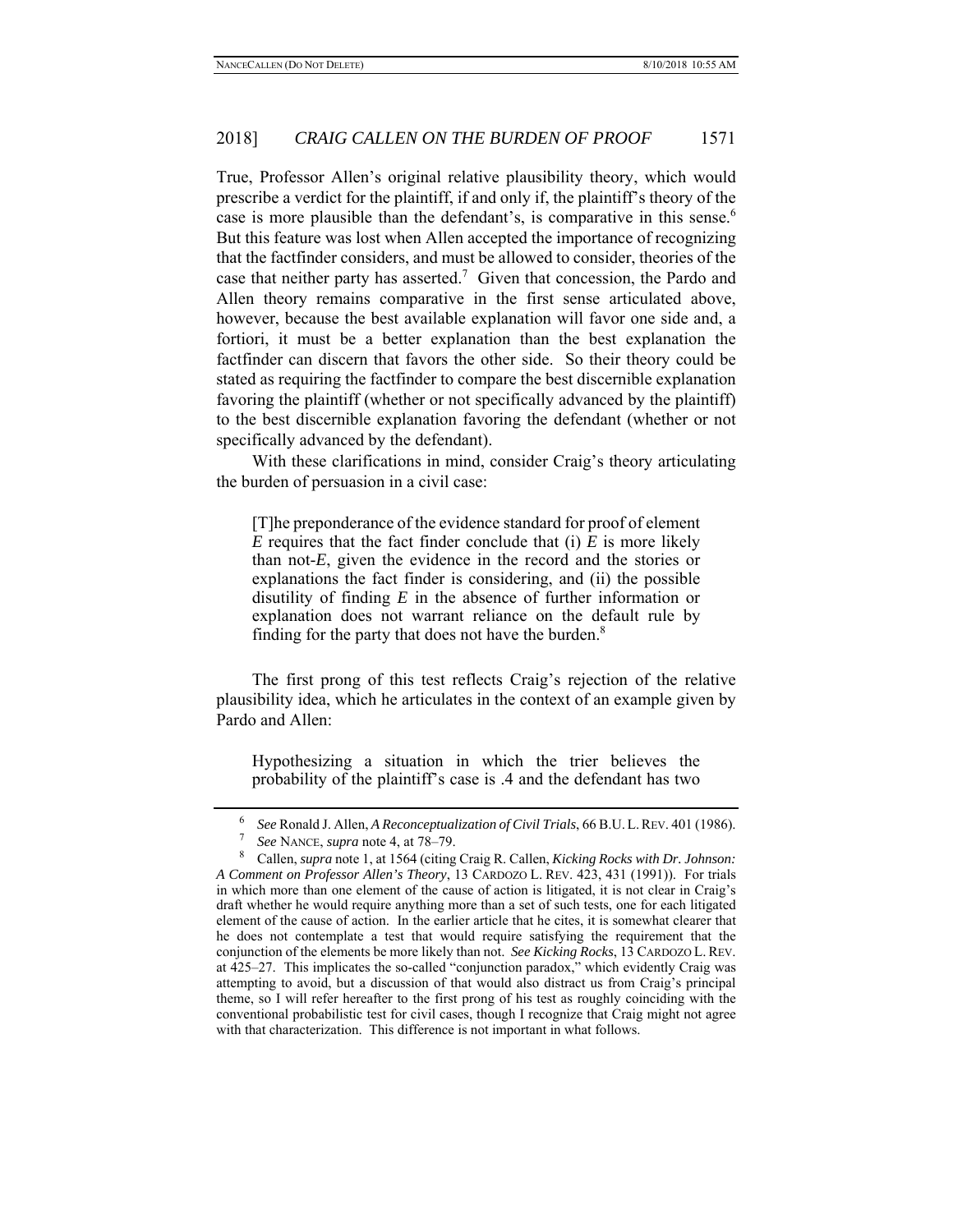defenses, which each have a probability of .1, they argue that the trier should find for the plaintiff. [Pardo and Allen's theory] requires that the plaintiff's more probable explanation prevail.<sup>9</sup>

Craig criticizes Pardo and Allen's approach because it "seems to implicitly assume that the party with the better story is more likely to be right than its opponent, and so should win the verdict, despite the uncertainty."<sup>10</sup>

Craig's reference to "uncertainty" suggests a different criticism of Pardo and Allen's relative plausibility theory than the one that I have articulated, and the difference is illuminating. To explain the difference, I make two simplifying assumptions that, I think, do not change the basic analysis. First, I assume that the two defensive theories (which apparently are not true affirmative defenses on which the defendant bears the burden of persuasion) to which Pardo and Allen refer are mutually exclusive (i.e., they cannot both be true), so the probability of at least one of them being true is 0.2. Second, I assume that the missing 0.4 probability is attributed to a single explanation or theory of the case. Now my criticism of Pardo and Allen's theory was that one can check this unendorsed alternative explanation against the elements of the claim and determine whether it instantiates the plaintiff's claim or not. If it favors the plaintiff, then the plaintiff should win both under the conventional probabilistic criterion, which would add this 0.4 probability to the 0.4 probability already attributed to plaintiff's case, and under the theory advanced by Pardo and Allen. But if it favors the defendant, then the defendant should win, contrary to Pardo and Allen's theory, because the probability that the plaintiff's claim is true is 0.4, while the probability that it is false is 0.6. This result can be avoided by allowing the factfinder to aggregate the probability attributable to unendorsed explanations with that of those that are advanced by the parties, an aggregation that Pardo and Allen explicitly concede to be appropriate under their theory, giving the same results as under the conventional probabilistic criterion. In other words, insofar as it articulates a decision criterion, as distinct from an inferential methodology, Pardo and Allen's theory collapses into the conventional probabilistic criterion.<sup>11</sup>

Craig, however, has interpreted the example offered by Pardo and Allen in a different way. Although Pardo and Allen do not say this explicitly (and, in fact, there is little in their article to suggest this is what they were thinking), Craig interprets the unendorsed explanation as *unknown*, as one of "an unknown nature having a probability of  $\dot{A}$  in the mathematical model."<sup>12</sup>

<sup>9</sup> Callen, *supra* note 1, at 1561 (citing Pardo & Allen, *supra* note 2, at 256).

<sup>10</sup> Callen, *supra* note 1, at 1562. 11 *See* NANCE, *supra* note 4, at 80–81. 12 Callen, *supra* note 1, at 1562.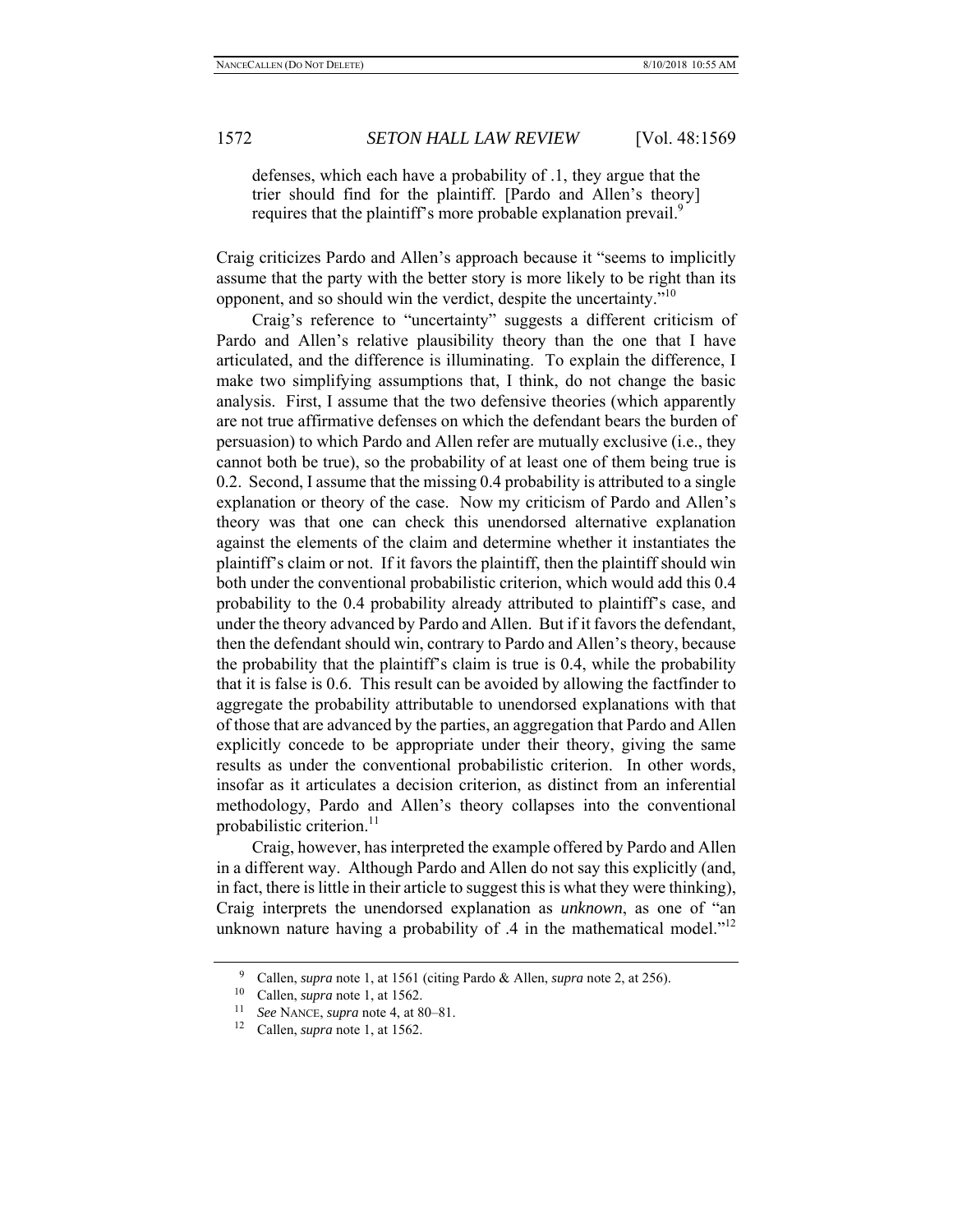Because it is of an unknown nature, one cannot check it against the elements of the claim to determine whether it favors the plaintiff or the defendant, so one cannot aggregate it with the explanations offered by the plaintiff or those offered by the defendant. Craig then proceeds to examine the implications of such "uncertainty." Craig identifies the source of this uncertainty as arising from incompleteness in the evidence, which can leave gaps in the factfinder's understanding of what happened, and it is to this problem that the second prong of his test is directed.

There is much to be said for this understanding of what Pardo and Allen were trying to illustrate with their suggestive example. At first glance, however, it would seem that, on this interpretation, what they suggested is simply incoherent, because the probability that the plaintiff's cause of action is instantiated is not the complement of the probability that it is not, which violates the conventional axioms of probability. Nevertheless, the point of their illustration can be saved by Craig's interpretation if we re-characterize their example in terms of Shafer-style belief functions instead of probabilities.<sup>13</sup> It then makes perfect sense to speak of a belief that the claim is true of 0.4 and a belief that it is false of 0.2, with 0.4 being *uncommitted evidential support*. Indeed, in his book articulating the theory of belief functions, Glenn Shafer explicitly connects this withholding of support to the problem of evidential incompleteness.<sup>14</sup>

If this reconstruction of the example is used, the dilemma becomes how to make a decision in such an epistemic context. I have addressed this elsewhere, canvassing several solutions suggested in the literature, and in my opinion the most sensible way to use belief functions to make decisions in the presence of uncommitted support is to ignore the uncommitted support (precisely because it refers to an inability to discriminate between the contending hypotheses) and to use the ratio of beliefs (which are based on committed support) as the odds ratios for the propositions in question.<sup>15</sup> In other words, to use Pardo and Allen's example, if the belief that the plaintiff's claim is true is 0.4, while the belief that the plaintiff's claim is false is 0.2, their ratio, 2:1 in favor of the plaintiff, is the only meaningful odds on the plaintiff's claim—the equivalent of a probability that the plaintiff's claim is true of 0.66—which yields a verdict for plaintiff just as Pardo and Allen suggest.

<sup>13</sup> *See* GLENN SHAFER, A MATHEMATICAL THEORY OF EVIDENCE (1976). To be clear, Pardo and Allen do not use the concept of belief functions in their paper, nor does anything about their presentation suggest that they would be amenable to such formalism, but their theory can be rendered more plausible in this manner. 14 *See, e.g.*, *id.* at 5–6, 22–25, 38.

<sup>15</sup> *See* NANCE, *supra* note 4, at 167–75.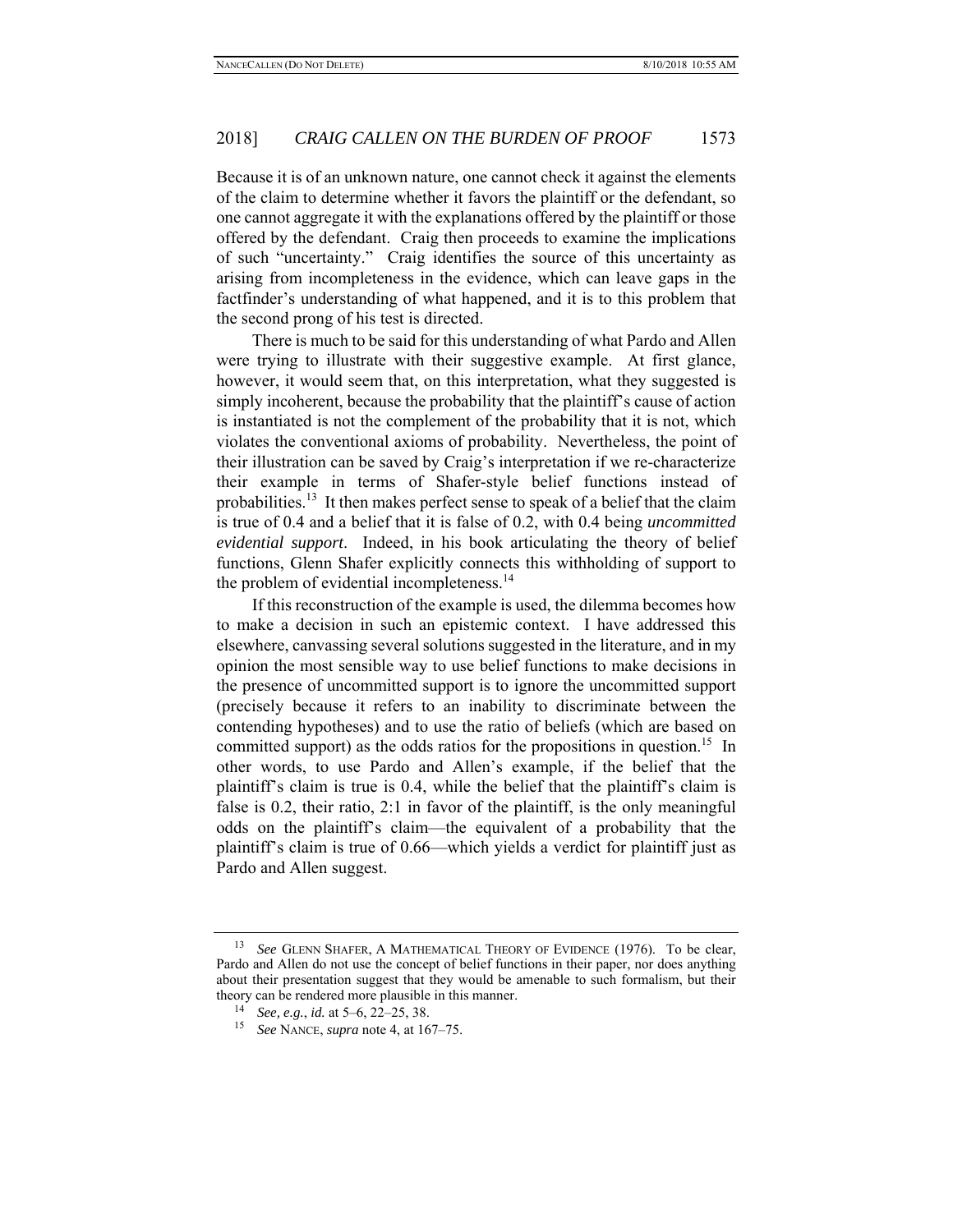Although this presents interesting potential for improving Pardo and Allen's relative plausibility theory, it also explains why I said, at the beginning of this comment, that Craig's focus on Pardo and Allen's particular theory can distract us from Craig's most important thesis, which appears in the second prong of his suggested test for civil cases. Indeed, the most important points in Craig's paper, at least from my perspective, are (a) that he asserts a two-prong burden of proof test that adds a criterion separate from, but not incompatible with, a comparative test like the conventional probabilistic criterion (roughly expressed in his first prong), and (b) that the second prong is focused on the significance of evidential incompleteness. To reiterate, his second prong would require that, in order to satisfy the civil burden of persuasion, the factfinder must conclude that "the possible disutility of finding *E* in the absence of further information or explanations does not warrant reliance on the default rule by finding for the party that does not have the burden." This additional requirement would apply, for example, in the context of the reconstructed example from Pardo and Allen, discussed above. Put in terms of belief function theory, it would pose the question whether too much evidential support has been left uncommitted to permit a verdict in accordance with comparative assessments like Craig's first prong.

Craig's discussion of this second prong emphasizes the inability of ordinary persons, subject to their cognitive resource constraints, to engage in "optimization" (systematically equating marginal benefit with marginal cost) with regard to the assessment of evidential completeness. Instead, he argues that the experience of the factfinder (and the trial judge) will provide heuristics and other decisional shortcuts that permit the decision-maker to gauge the adequacy of the parties' evidence presentations:

[O]ne can make, and ordinary people often do make, judgments about the adequacy of evidence, rather than relying exclusively on the better of two or more stories as [Pardo and Allen] would have it. . . .

In order to make good decisions in light of their bounded rationality, humans need to recognize familiar situations and crucial data, search for new data in ways that reflect both benefits and costs of seeking data, and employ simple decision rules to help them make decisions based on the critical data....

Jurors (and probably judges) will tend to believe that the parties have put forward the best cases for their positions. On the other hand, jurors' and judges' experience may suggest that additional evidence should be available if one party's position is accurate. Experience may even teach that the uncertainty remaining after the parties have presented their explanations (and jurors have tried to formulate some on their own initiative) requires a decision in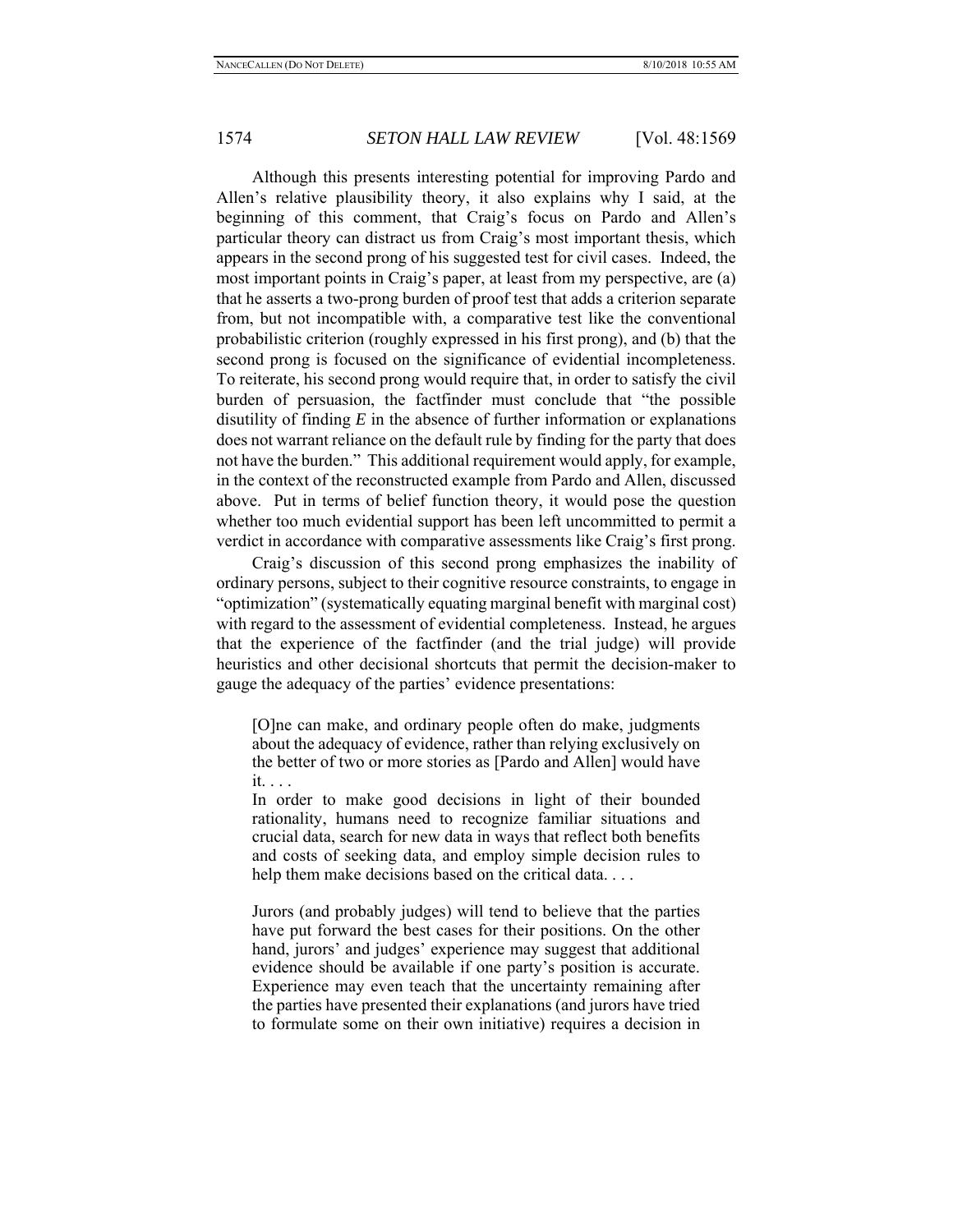favor of the default. . . . There is no argument here that jurors who rely on their own cognitive strategies will be infallible, just that judges and jurors will make better decisions if permitted to consider whether the evidence is sufficiently complete to justify a departure from the default rule.<sup>16</sup>

Had I the opportunity to discuss Craig's draft with him, I would have questioned his inclusion of the second prong as part of the burden of persuasion, not because I question the idea of such an additional test, but because I question the choice of the factfinder as the appropriate institutional actor to make the assessment of evidential completeness.<sup>17</sup> Despite Craig's references in the above-quoted passage to judges, his statement of the preponderance standard has the factfinder addressing both prongs of his test.<sup>18</sup> Presumably, he thinks that judges are involved as well, but only by way of supervising the limits of reasonableness in the jury's assessment under the second prong, just as conventional articulations of the burden of production have the judge supervising the limits of reasonableness in the jury's assessments under his first prong. To be sure, Craig is not primarily writing here about the respective roles of judge and jury, but the arguments he makes from the practical experience of the decision-maker, of the decision-maker's ability to recognize "familiar situations and crucial data," have implications for the allocation of such roles.

"Gaps" in the evidence are of two, very different kinds. Unavoidable gaps in the evidence, like the witness who likely would exist if the plaintiff's account were true but does not exist, should be properly taken into account by the factfinder. However, this can and should be done in determining whether the *first* prong of Craig's test is satisfied. For example, if the plaintiff claims the defendant slandered him in front of several acquaintances, and the defendant denies that the allegedly slanderous statement was uttered, a juror would rightly be skeptical of the plaintiff's claim if diligent efforts have failed to produce a single witness to the utterance other than the parties. That fact makes the plaintiff's claim inherently less plausible relative to defendant's.

But there is another kind of "gap" problem. When it comes to questions about whether the parties (and their lawyers) have done an appropriately diligent search or whether, having done such a search, one or both parties are

<sup>16</sup> Callen, *supra* note 1, at 1555, 1565–66 (citations omitted).

 $17$  I did have an enlightening conversation with Craig on much the same issue in relation to a paper I published in 2009 in the journal he edited. *See* Dale A. Nance, *Evidentiary Foul Play: The Roles of Judge and Jury in Responding to Evidence Tampering*, 7 INT'L. COMMENT. ON EVIDENCE 3 (2009).

<sup>18</sup> *See supra* text accompanying note 8.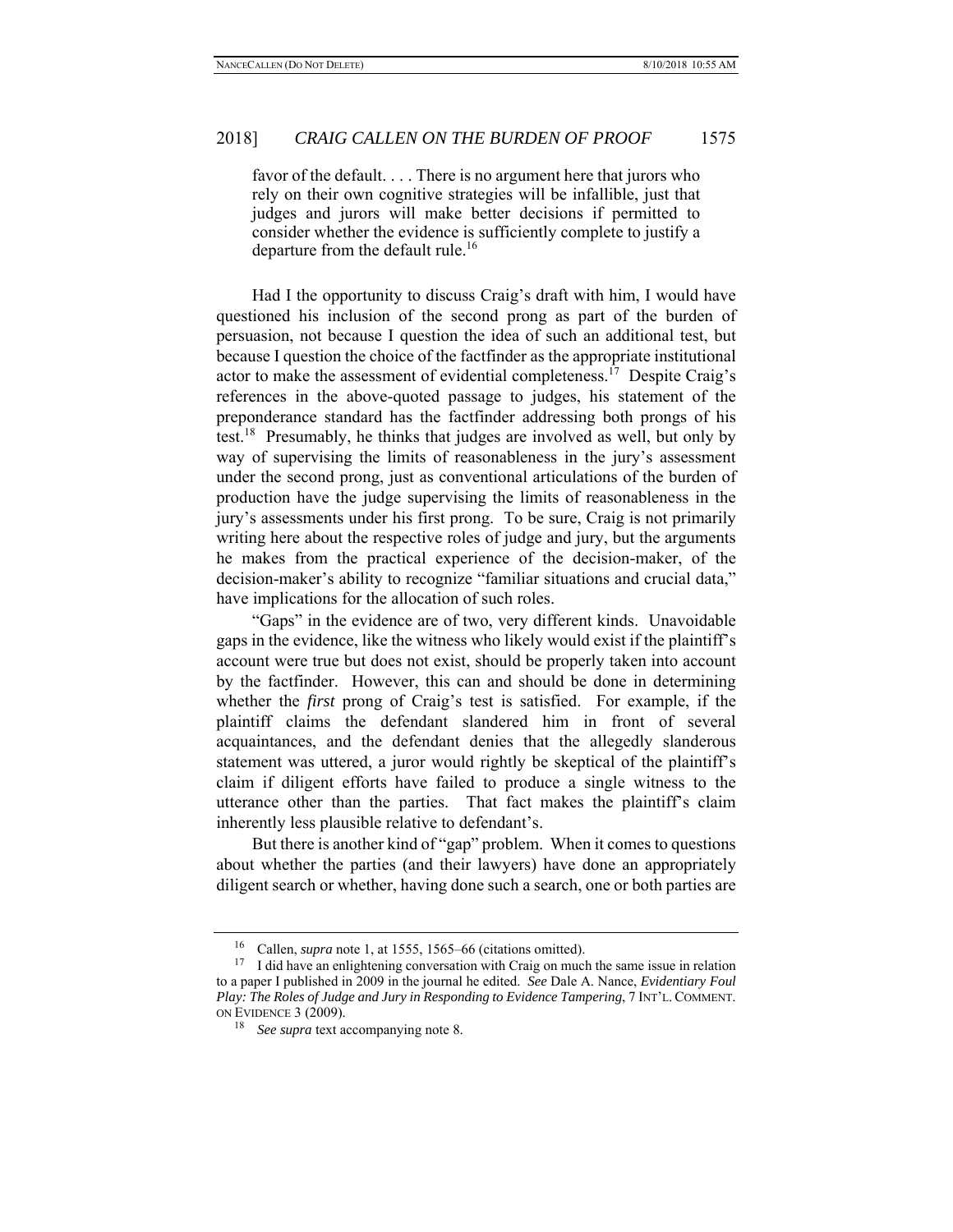withholding relevant evidence without a good reason—the kind of consideration that often seems to be the driving force behind Craig's second  $prong<sup>19</sup>$ —the jury is in a much worse position to appraise the significance of such "gaps" or to provide appropriate signals to the litigants about the results of such appraisals in time for the parties to respond by curing evidential deficiencies. Craig rightly emphasizes that practical decision strategies are developed based on experience, and the juridical actor with the far superior experience to develop strategies addressing litigants' efforts to find, withhold, destroy, or fabricate evidence is the trial judge. Moreover, the trial judge can take actions—ranging from discovery sanctions, to admissibility rulings, to intimations of impending directed verdicts—that can alert litigants to the deficiencies in time for them to correct them or impose appropriate sanctions if the resulting evidential deficiency is incurable. In particular, in those situations where the *defendant* is best situated (or even uniquely able) to cure the defect in the evidential development of the case, recourse to the default rule available to the jury (namely, a decision against the party bearing the burden of persuasion, i.e., the plaintiff) would be perverse. Accordingly, I have argued that this assessment—the one reflected in Craig's second prong—should fall within the framework of a broadly conceived, judicially-applied burden of production, rather than the juryapplied burden of persuasion.<sup>20</sup>

But this, I think, is what might be called a second-order disagreement important, to be sure, but not the most important.<sup>21</sup> More important is that Craig correctly identifies the under-appreciated fact that the burden of proof involves two distinct components, one involving a practical assessment of

That argues that jurors should set aside some of the lessons of their cognitive experience, even though the likelihood that they will rely on those lessons relates to an important justification of the jury—their ability to bring everyday experience to bear on questions of fact.

<sup>19</sup> *See* Callen, *supra* note 1, at 1555 (discussing parties' incentives not to fully develop the evidence at trial).

<sup>20</sup> This is a major theme in my recent book. *See* NANCE, *supra* note 4, ch. 4, especially at 227–49. Craig's limited discussion pertaining to the matter of juridical roles consists of the following, by way of reply to a hypothesized argument that juries have no reason to go beyond a comparative assessment:

Callen, *supra* note 1, at 1554. But in jury trials, there *is* a special, one might even say "artificial" structure, an allocation of roles between judge and jury, roles that would, in the course of ordinary practical decision-making, reside in a single, unitary decision-maker. This does indeed sometimes require jurors to set aside their own judgment, as when the question is a question of law.

 $21$  Craig is certainly in good company: the majority of scholars who have recognized the distinctive role of evidential completeness have placed primary responsibility for its assessment in the hands of the factfinder. I argue that this is a mistake, though an understandable one. *See* NANCE, *supra* note 4, at 185–86.